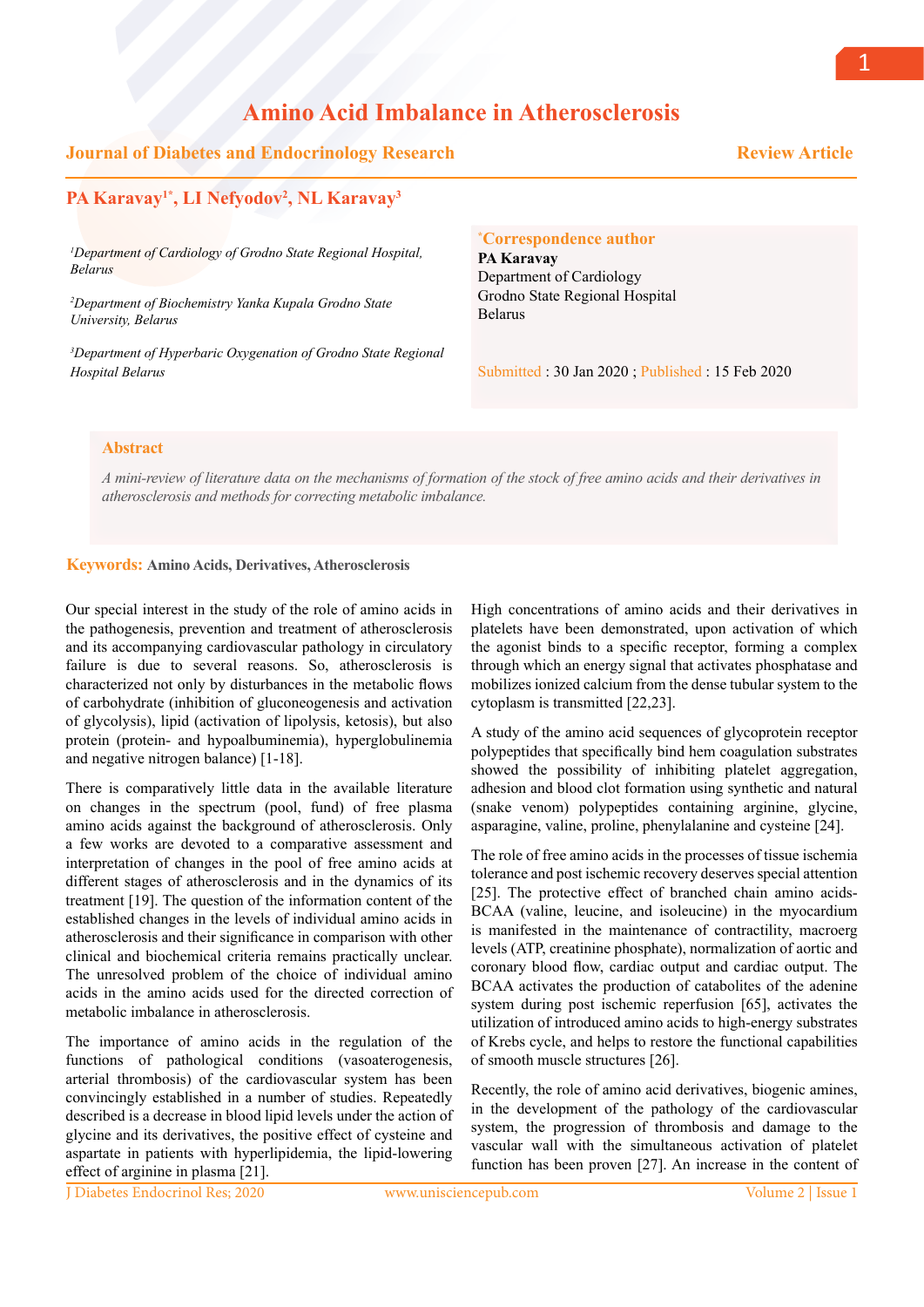adrenaline and norepinephrine in the blood, together with an increase in the content of other vasoconstrictor biogenic amines in the blood of patients with atherosclerosis, has been established at an evidence-based level. The predominance of α-adrenergic receptors in arterial blood creates the conditions for the occurrence of vasoconstriction [28]. Thus, in patients with atherosclerosis, the activity of amino oxidase in the blood utilizing biogenic amines (serotonin, tyramine, and tryptamine) is significantly reduced, which creates the conditions for the manifestation of vascular effects of vasoconstrictor amines [29].

Platelet dense granules contain Ca2 +, serotonin and other biogenic amines, ADP and ATP, secreted in the release reaction.  $Ca2 + ions$  are triggering factors in the formation of a platelet clot, spasm of blood vessels and acceleration of blood coagulation. Biogenic amines induce only primary aggregation [28]. The use of serotonin antagonists and the activation of catabolism enzymes of vasoconstrictor biogenic amines to eliminate the spastic component of ischemia seems to be a promising direction for the pathogenetic treatment of atherosclerosis.

Thus, the functioning of the cardiovascular system is carried out according to the neuro-humoral regulatory mechanism, and the development of pathological conditions occurs with the involvement of various types of metabolism and cellular structures. The adhesion-aggregation activity of platelets has a significant effect on the occurrence of thrombosis. As a result of platelet adhesion and aggregation, hemostasis is realized in small vessels. The emergence of adhesion is promoted by a change in the vascular wall, contact of platelets with collagen fibers, the release of ADP, biogenic amines, and traces of thrombin from damaged cells. Against the background of adhesion, platelet aggregation occurs, which is stimulated by ADP released from the formed elements of the blood as a result of the destabilization of their membranes under the action of prothrombinase. Platelet activation is a key step in the haemostatic process. Therefore, platelet activation is an essential stage of thermogenesis and vascular lesions [26,27].

The anti-atherogenic properties of the derivative of sulfurcontaining amino acids Tau may be due to the fact that the synthesis of taurocholates promotes lipid absorption, lipolysis, and absorption of fatty acids in the intestine. On the other hand, conjugation of taurine (Tau) with bile acids affects the elimination of cholesterol from the body and thereby controls cholesterogenesis [28]. When rats are kept on a high-fat diet supplemented with Tau, the latter inhibits the rise in cholesterol in the liver, inhibiting its intestinal absorption. In addition, at a dose of 250 and 500 mg / kg body weight, Tau activated the transport of cholesterol from the blood and its metabolism to bile acids [19]. Adding 300-500 mg of Tau to the diet reduces the concentration of bile acids and cholesterol in monkey bile and enhances the synthesis of taurocholates in piglets [20]. It is possible that the high level of taurocholates in some species of mammals (rats) complicates the modeling of experimental atherosclerosis, because the rate of exchange of bile acids increases due to the formation of chlotaurin.

The anti-atherogenic effect of S-adenosylmethionine, evaluated by increasing the level of glutathione and improving macro- and microcirculation, was investigated against the background of the atherogenic effect of cholesterol [60]. S-adenosylmethionine is recommended as an additive in amino acid mixtures for parenteral nutrition. Currently, the best known commercial preparations of S-adenosylmethionine in Europe are Samyr, Samet and Gambrel. Summarizing the above, it should be noted that the use of amino acid preparations for atherosclerosis is rational and the strategy for their use should be based on the elimination of the amino acid imbalance present in this disease, and the correction of the free sulfurcontaining amino acids stock, including the use of taurine, whose anti-atherogenic properties should be considered quite promising [1-18].

Recently, new evidence has been obtained of the participation of amino acids in the pathogenesis of atherosclerosis. Thus, data were obtained on changes in extracellular levels of neurotransmitter amino acids during atherosclerotic brain damage -an increase in the concentration of both excitatory (glutamate, aspartate) and inhibitory amino acids (GABA and taurine) compared with the control [29].

It should be borne in mind that amino acids are not only important precursors for the synthesis of proteins and other N-containing compounds, but also participate in the regulation of the main metabolic pathways. For example, glutamate and aspartate are components of the malate / aspartate shunt, and their concentrations control the rate of mitochondrial oxidation of glycolytic NADH. Glutamate also controls the rate of urea synthesis not only as a precursor to ammonia and aspartate, but as a substrate for the synthesis of N-acetyl glutamate, a significant activator of carbonyl phosphate synthase. This mechanism allows the regulation of urea synthesis at a relatively constant concentration.

Certain amino acids (leucine) stimulate protein synthesis and inhibit autophagy degradation of the protein regardless of changes in cell volume, since they stimulate motor and protein kinase, which is one of the components of signal transduction of insulin. In the case of low energy supply of cells, motor stimulation with amino acids is inhibited by activation of campdependent protein kinase. Amino acid-dependent signaling also promotes insulin production by β-cells. This stimulates the anabolic effect of amino acids [30].

It is well known that the heart is "metabolically omnivorous" because it is able to actively oxidize fatty acids, glucose, ketone bodies, pyruvate, lactate, amino acids and even its structural proteins (in decreasing order of preference). The energy of these substrates provides not only mechanical contraction, but also the operation of various Tran's membrane pumps and conveyors necessary to maintain ionic homeostasis, electrical activity, metabolism and myocardial catabolism. Cardiac ischemia and the resulting coronary and heart failure alter both the electrical and metabolic activity of the myocardium. The preference for substrates has been little studied, although hypoxia during ischemia significantly changes the relative selectivity of the heart in the use of different substrates. Metabolic changes in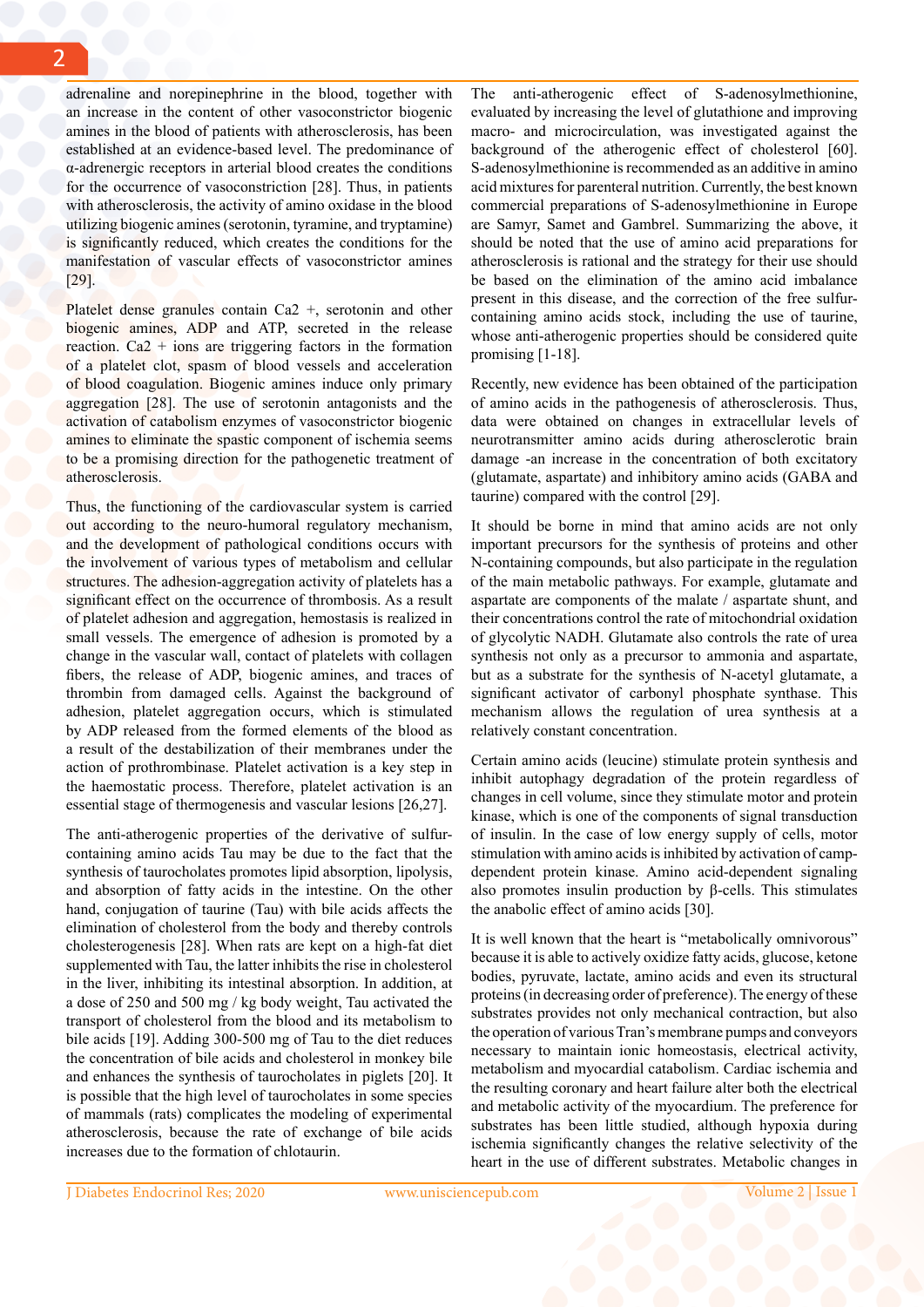heart rhythm disturbance are the main component of cardiac myopathies. At the same time, the potential contribution of amino acids to maintaining the electrical conductivity of the heart and stability during ischemia is underestimated. Despite the obvious evidence that amino acids have a cardio protective effect in ischemia and other cardiac disorders, their role in the metabolism of the ischemic heart has not yet been fully elucidated [31-33].

Studies on the determination of taurine and a number of amino acids predominant in the myocardium (glutamate, aspartate, glutamine and asparagine) in coronary insufficiency showed their differences in the content in the left and right ventricles in coronary insufficiency. A comparison of the levels of these amino acids in aortic stenosis and coronary heart disease in myocardial biopsy specimens showed higher concentrations of taurine in the left ventricle in both situations [34]. With severe, progressive cardio sclerosis in the rabbit myocardium, the content of phenylalanine and tyrosine increased, which was also found in patients with coronary heart disease, and the degree of increase in the level of amino acids changed depending on the clinical forms of coronary atherosclerosis (angina pectoris of various functional classes, myocardial infarction).

Methionine is a key essential amino acid, a donor of methyl groups and sulfur. It takes an active part in the metabolism of carbohydrates, fats and amino acids, the activation of antioxidant and detoxifying systems. Methionine serves as an essential precursor of cysteine, glutathione, taurine and, as a cysteine precursor, is involved in the synthesis of insulin and coenzyme A. Methylation processes (involving S – adenosylmethionine) are associated with gene expression, the functioning of the sympathoadrenal system, and the formation of choline and acetylcholine [34].

With regard to coronary heart disease, a special role is played by violations of the formation of methionine, leading to the accumulation in the blood and urine of its predecessor, homocysteine. Examination and treatment of patients with homocysteinuria revealed early and active development of atherosclerosis in young patients: hyperhomocysts (e) anemia is a significant risk factor for the development of atherosclerosis and coronary heart disease. Clinical studies have revealed a significant effect of methionine on the growth of smooth muscle cells, followed by vascular endothelial dysfunction and the development of arterial hypertension with a high risk of thrombosis. It has been established that elevated homocysteine levels can be reduced by adding folic acid and B vitamins to food products. High plasma homocysteine levels during myocardial ischemia accelerate the oxidation of low and very low density lipoproteins, thereby enhancing the development of atherosclerosis, altering the coagulation cascade and increasing thrombogenicity of blood decreases. Homocysteine with the participation of homocysteine thiolactone has in vitro and in vivo direct damaging effects on endothelial cells, leading to impaired endothelial vasodilation factor. Elevated homocysteine levels enhance lipid peroxidation through the generation of hydrogen peroxide and superoxide radicals. In addition to these factors, an increase in homocysteine levels stimulates the growth of smooth muscle cells in the vascular

wall, exacerbating the narrowing of the bloodstream.

Lysine is involved in the formation of collagen, the strengthening of the vascular wall, in the formation of carnitine, promotes the utilization of fatty acids for the energy potential of cells and the preservation of the body's immune reactivity. When the artery walls rupture, the collagen threads connected to each other via lysine separate and protrude into the vascular lumen, like the lysine residues, and are washed by the circulating blood. Lipoprotein A, a specific form of cholesterol present in the bloodstream, has receptors for lysine, binds to it and penetrates the intima of blood vessels, thus starting the process of generating hydrogen peroxide and superoxide radicals. Arginine, a semi-essential amino acid, serves as a precursor to nitric oxide, which affects platelet aggregation and adhesive ability, reducing the ability to thrombosis and reducing the vascular reactivity of atherosclerotic altered arteries and promotes the formation of collagen in the walls of blood vessels [35].

Adding 11 essential amino acids to the diet of the elderly, including arginine in amounts of 11 g. Within 2 weeks, it led to a decrease in the level of lipids, cholesterol, LDL and triglycerides in the blood plasma, exerting an antiatherosclerotic effect [36]. It is known that the lipid content in blood plasma is controlled not only by the amount of dietary fats and carbohydrates, but also by dietary protein and amino acids. The source of such a protein is believed to be important. It is shown that, in addition, the amino acid and peptide composition of dietary protein is also of great importance. Sulfur-containing amino acids (SAA) are recognized as one of the most powerful modulators of lipid metabolism in a number of amino acids. SAA has been shown to act on HDL (high density lipoprotein) cholesterol and lower LDL (low density lipoprotein) lipoprotein. SAAs have some beneficial effects in atherosclerosis and related diseases (metabolic syndrome). The relative availability of SAA, as well as the amount of SAA in diet proteins, determine lipid metabolism. Although it is not completely clear how SAAs affect gene expression and lipid metabolism at the molecular level, it has been proven that SAAs act on metabolism through activation of transcription and post-translational modification of a number of regulatory proteins [37].

Taurine inhibits the development of atherosclerosis, has an anxiolytic effect, which is realized indirectly through its systemic effect on the synthesis of 5-HT and GABA. This amino acid has a depressant effect in the central nervous system, inhibiting neuronal activity in the spinal cord and brain [38]. Soy protein (hypocholesterolemic effect), unlike casein with a hypercholesterolemia effect, contains a greater amount of arginine and glycine and causes an increase in the content of plasma arginine and glycine. Soy protein induces a low insulin / glucagon ratio in both patients with hypercholesterolemia and normocholesterolemic situations. Casein causes a high insulin / glucagon ratio among patients with hypercholesterolemia. Amino acids (arginine and glycine) induce a decrease, lysine and branched amino acids - an increase in serum cholesterol. It has been hypothesized that the control of cholesterol by insulin and glucagon is regulated by dietary and endogenous amino

J Diabetes Endocrinol Res; 2020 www.unisciencepub.com Volume 2 | Issue 1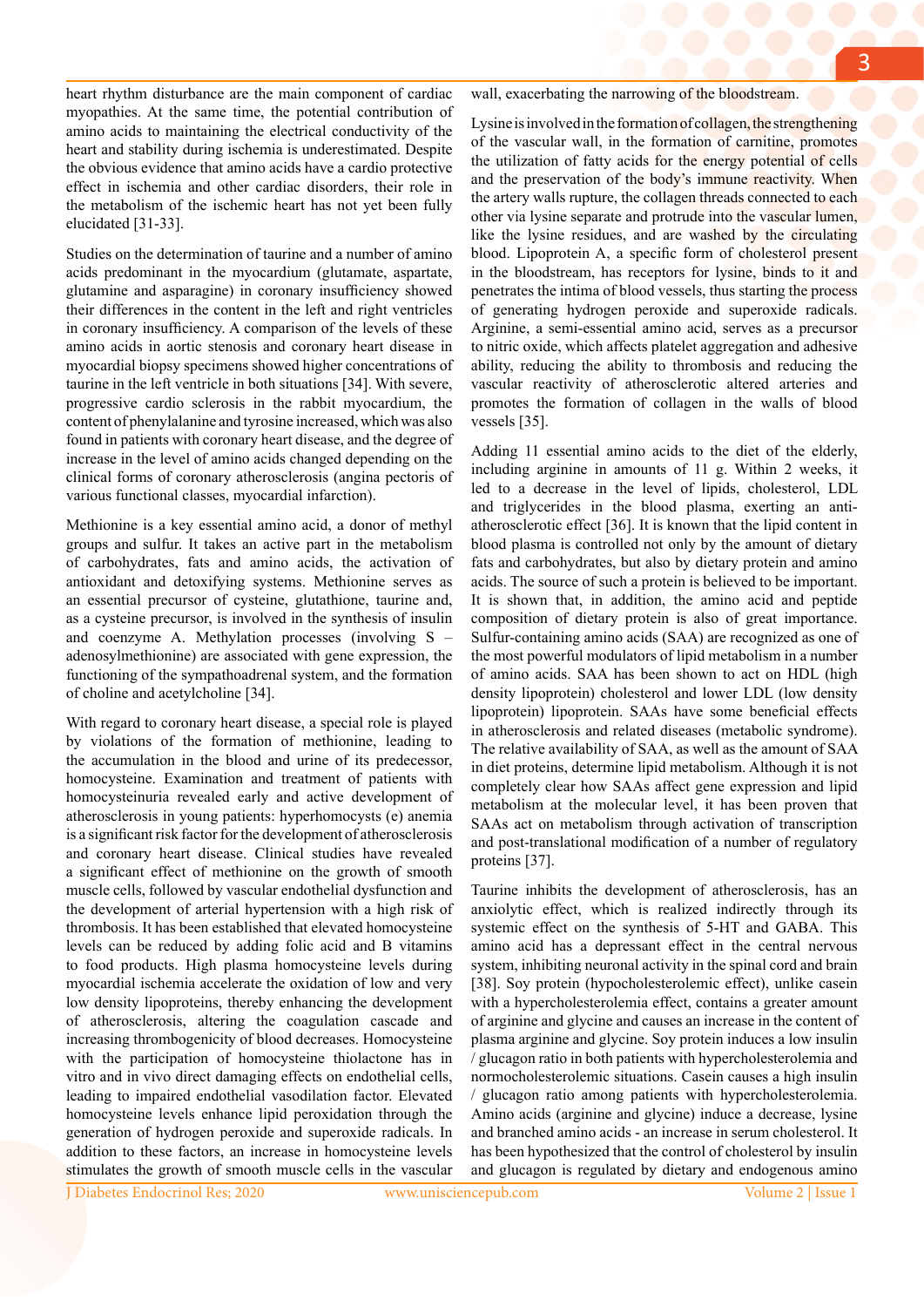acids. The insulin / glucagon ratio is proposed as an early metabolic index of the influence of food proteins on serum cholesterol levels, a risk factor and the general mechanism by which nutrition factors influence the development of atherosclerosis and cardiovascular disease [38,39].

In the blood plasma of patients with endothelial disorders in atherosclerosis, the levels of citrate, GABA, glutamate and cysteine were significantly different in comparison with myocardial ischemia in the content of glutamate and phenylalanine. On this basis, a differential diagnosis of aortic damage with coronary heart disease is considered possible [40].

The human heart uses a large number of free amino acids) as regulators of both myocardial protein metabolism and energy metabolism [41]. The dependence of the myocardium on the amino acid fund of the heart increases with heart failure due to the high activity of the anabolic in the myocardium and the lack of energy for cardiomyocytes. Anabolic reactions in the heart are dependent on the oxidation of fatty acids and glucose. Normally, the functional activity of the Krebs cycle is significantly dependent on the concentration of amino acids. Free amino acids are stimulators of mitochondrial energy under anaerobic conditions, and also contribute to the substrate supply of cycle. Essential to the availability of heart amino acids is that their absorption by the myocardium depends solely on their arterial levels. The content of BCAA amino acids (branched chain) in myocardial metabolism is the most significant activator of anabolism in the heart, the level of which is not dependent on insulin. A slight increase in arterial amino acids leads to a significant increase in myocardial uptake. Amino acids play a crucial role in the metabolism of proteins and heart energy. In heart failure, the arterial pool of free AA, which is the determining factor in the absorption of amino acids by the myocardium, has not been practically studied. So, in comparison with the control, arterial amino acid levels were reduced in patients with heart failure. This decrease was associated with the severity of chronic heart failure and left ventricular dysfunction, in particular the level of aspartic acid [42].

A plant-based protein diet with a low Lys: Arg ratio has a beneficial normalizing effect on total serum cholesterol, LDL and adiponectin. To assess atherosclerosis, the Met: Gly ratio is also used. Amino acids as transceptors and regulators of nutrient fluxes by the mechanism of action on the metabolic fluxes of intracellular and extracellular concentrations of amino acids on motor proteins [43].

Amino acids are currently becoming increasingly widely regarded as cardio protective substrates that promote metabolism in the heart under anaerobic conditions and hypoxia through their participation in metabolic processes [44]. The specificity, ionic dependence, and kinetic properties of the amino acid transport systems identified in endothelial cells were compared and the regulation of the transport of vascular tone modulator by nitric oxide (NO) during hypoxia was studied. The transfer of L-arginine to endothelial and smooth muscle cells is modulated by atherogenic lipids. The joint localization of the cationic transporter of amino acids CAT-1, nitric oxide synthase (eNOS) in endothelial cells, which provides a new mechanism for regulating the formation of NO when L-arginine enters the bloodstream, has been proven [45].

The "homocysteine" theory of arteriosclerosis was recognized when it was shown that after exogenous methionine loading, the concentration of homocysteine and cysteine was higher in patients with cardiovascular disease compared with a healthy control. Increased homocysteine levels have been demonstrated in coronary artery disease and atherosclerosis. It was found that in mice consuming a methionine-enriched diet a significant athermanous aortic pathology was observed even at normal plasma homocysteine levels [46].

The development and progression of atherosclerosis, which ultimately leads to cardiovascular disease, is causally associated with hypercholesterolemia. Mechanically, the interaction between lipids and the immune system during the progression of atherosclerotic plaques contributes to the chronic inflammation observed in the artery wall during atherosclerosis. Localized inflammation and increased intercellular interaction can affect the polarization and proliferation of immune cells through changes in amino acid metabolism. In particular, the amino acids L-arginine (Arg), L-homoarginine (hArg) and L-tryptophane (Trp) have been extensively studied in the context of cardiovascular diseases, and their effect has been established as key regulators of vascular homeostasis, similar to the functions of immune cells. Cyclic effects between endothelial cells, congenital and adaptive immune cells occur with a change in the metabolism of Arg, hArg and Trp, which have a significant effect on the development of atherosclerosis. Thus, the metabolism and biological functions of Arg, L-homoarginine, and Trp allow them to be reasonably used for the treatment of atherosclerosis [47-48].

#### References

- 1. Raja B Singh, Sushma A Mengi, Yan-Jun Xu, Amarjit S Arneja, and Naranjan S Dhalla (2002) Pathogenesis of atherosclerosis: A multifactorial process (Review) Exp Clin Cardiol Spring 7(1): 40-53.
- 2. L Nefyodov, Amino Acids and Their Derivatives (chemistry, biochemistry, pharmacology, medicine) Proc of Internat. Symp; Grodno 125 p.
- 3. Nefyodov LI, Karavay PA, Karavay NL, Kaliada T (2016) Regulatory action of free amino acids and development on the basis of highly of substances infusion solutions with pathogenetic deterministic composition. SCIREA Journal of Pharmacy. 1: 1-7
- 4. Lubec C (1990) Amino Acids (Chemistry, Biology, Medicine) ESCOM Science Publishers, New York 1196 p.
- 5. Nefyodov LI (2010) The results of biochemical research and development of nitrogen-containing compounds of natural origin: methodology of exploitation of biological properties as universal natural regulators of metabolism and drugs. http://www.nil.grsu.by/index.php?page=index.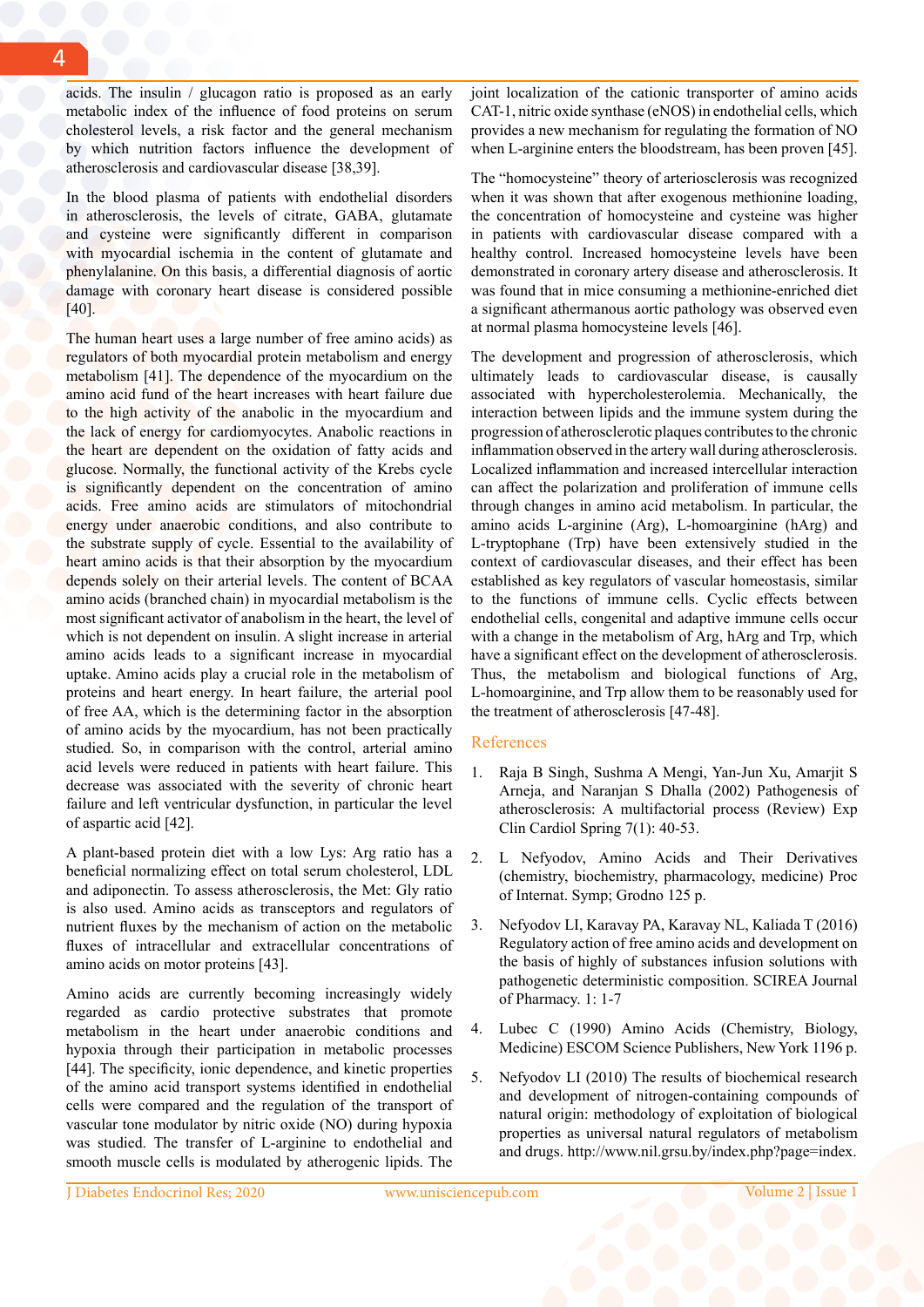- 6. L Nefyodov (1999) Biological activity and transport of drugs, Proc of Internat. Symp; Grodno 189 p.
- 7. L Nefyodov (2000) VI Ordinary General Assembly Society of Biochemistry of Belarus // Proc of Internat. Symp; Grodno 225 p.
- 8. L. Nefyodov (2001) Amino acids and their derivatives in biology and medicine // Proc of Internat. Symp; Grodno 124 p.
- 9. Fafournoux P, Bruhat A, Jousse C (2000) Amino acid regulation of gene expression. BioChem. J 351: 1-12.
- 10. Meijer A (2003) Amino acids as regulators and components of nonproteinogenic pathways. J. Nutr 6: 2057S-2062S.
- 11. Bruhat A, Cherasse Y, Chaveroux C, et al. (2009) Amino acids as regulators of gene expression in mammals: molecular mechanisms. Biofactors 35: 249-257.
- 12. Karavay PA, Nefyodov LI, Karavay NL (2016) Amino acids in Metabolomics: Perspective for the Use of Regulatory effects of Fee Amino Acids in the Creation on their Basis of Infusion Solutions, International Journal of Hematology & Therapy 2: 1-2.
- 13. Nefyodov LI (1992) D Sci dissertation abstract ( biochemistry) "Formation of the stock of free amino acids and their derivatives under conditions of metabolic imbalance", 1992, Institute of Radiobiology of the Academy of Sciences of Belarus, Minsk 32 p.
- 14. Nefyodov LI (1999) Mechanisms of regulatory effects and strategy of using amino acids and their derivatives as effective agents for metabolic therapy and medicinal preparations Proc of Internat. Symp. Biological activity and transport of drugs. Grodno 189 p.
- 15. Nefyodov L (1998) Mechanisms of regulation of metabolic balance: results and prospects for the use of amino acids and their compositions as universal biologically active natural regulators of directional action and effective drugs. Vestsi NAS Belarus. Ser. bial navuk 4: 61-69.
- 16. Nefyodov LI (2010) The results of biochemical research and development of nitrogen-containing compounds of natural origin: methodology of exploitation of biological properties as universal natural regulators of metabolism and drugs. 2010.
- 17. Meijer A (2003) Amino acids as regulators and components of nonproteinogenic pathways J. Nutrition 6: 243-257.
- 18. Nefyodov L (1999) Taurine (biochemistry, pharmacology, medical application) Grodno RIPH 145 p.
- 19. L. Nefyodov (1999) Biological activity and transport of drugs, Proc of Internat. Symp; Grodno 189 p.
- 20. Karavay PA, Nefyodov LI, Karavay NL (2016) Amino acids in Metabolomics: Perspective for the Use of Regulatory effects of Fee Amino Acids in the Creation on their Basis of Infusion Solutions//International Journal of

Hematology & Therapy 2: 1-2.

- 21. Young Lee, Eun-Hee Kim (2019) Therapeutic Effects of Amino Acids in Liver Diseases: Current Studies and Future Perspectives J Cancer Prev 24(2): 72-78.
- 22. Wu G (2013) Functional amino acids in nutrition and health. Amino Acids 45: 407.
- 23. Lubec C, Rosental J, NY (1990) Amino Acids (Chemistry, Biology, Medicine) Escom 1196 p.
- 24. Bender DA (1975) Amino Acid Metabolism, J. Willey & Sons 234 p.
- 25. Wu G, Wu Z, Dai Z, Yang Y, Wang W, Liu C, et al. (2013) Dietary requirements of "nutritionally non-essential amino acids" by animals and humans. Amino Acids 44: 1107-1113.
- 26. Nefyodov LI, Klimovich II, Moroz AR (1991) Statistical analysis of amino acid pool structure in donors blood plasma//Zdravoochranenie Belarusi 11: 10-13.
- 27. Nefyodov LI (1992) Biological activity of taurine (review)//Vesti АN BSSR 3: 99-106.
- 28. Nefyodov LI (1990) Taurine metabolism in mammals (review)//Vesti АN BSSR 5: 99-106.
- 29. Patel RP, Levonen A, Crawford JH (2000) Darley-Usmar VM. Mechanisms of the pro- and anti-oxidant actions of nitric oxide in atherosclerosis. Cardiovasc Res 47: 465- 474.
- 30. Alfred J (2003) Meijer Amino Acids as Regulators and Components of Nonproteinogenic Pathways The Journal of Nutrition 33: 2057S-2062S.
- 31. Kenneth J, Drake, Veniamin Y, Sidorov, Owen P, McGuinness, et al. (2012) Wikswo Amino Acids as Metabolic Substrates during Cardiac Ischemia Exp Biol Med (Maywood) 237.
- 32. Zalba G, Beaumont J, San Jose G, Fortuno A, Fortuno MA, Diez J (2000) Vascular oxidant stress: molecular mechanisms and patho-physiological implications. J Physiol Biochem 56: 57-64.
- 33. Aziz M, Yadav KS (2016) Pathogenesis of Atherosclerosis. Med Clin Rev 2: 22.
- 34. Martin Lewis , Ben Littlejohns , Hua Lin , Gianni D Angelini and M-Saadeh (2014) Suleiman Cardiac taurine and principal amino acids in right and left ventricles of patients with either aortic valve stenosis or coronary artery disease: the importance of diabetes and gender.
- 35. Brosnan JT (2001) Amino acids, then and now: a reflection on Sir Hans Krebs' contribution to nitrogen metabolism. IUBMB Life 52: 265-270.
- 36. Elisabet Bшrsheim, Quynh-Uyen T. Bui, Sandrine Tissier PT, Melanie G Cree, Ola Rшnsen (2009) Beatrice Morio Amino acid supplementation decreases plasma and liver